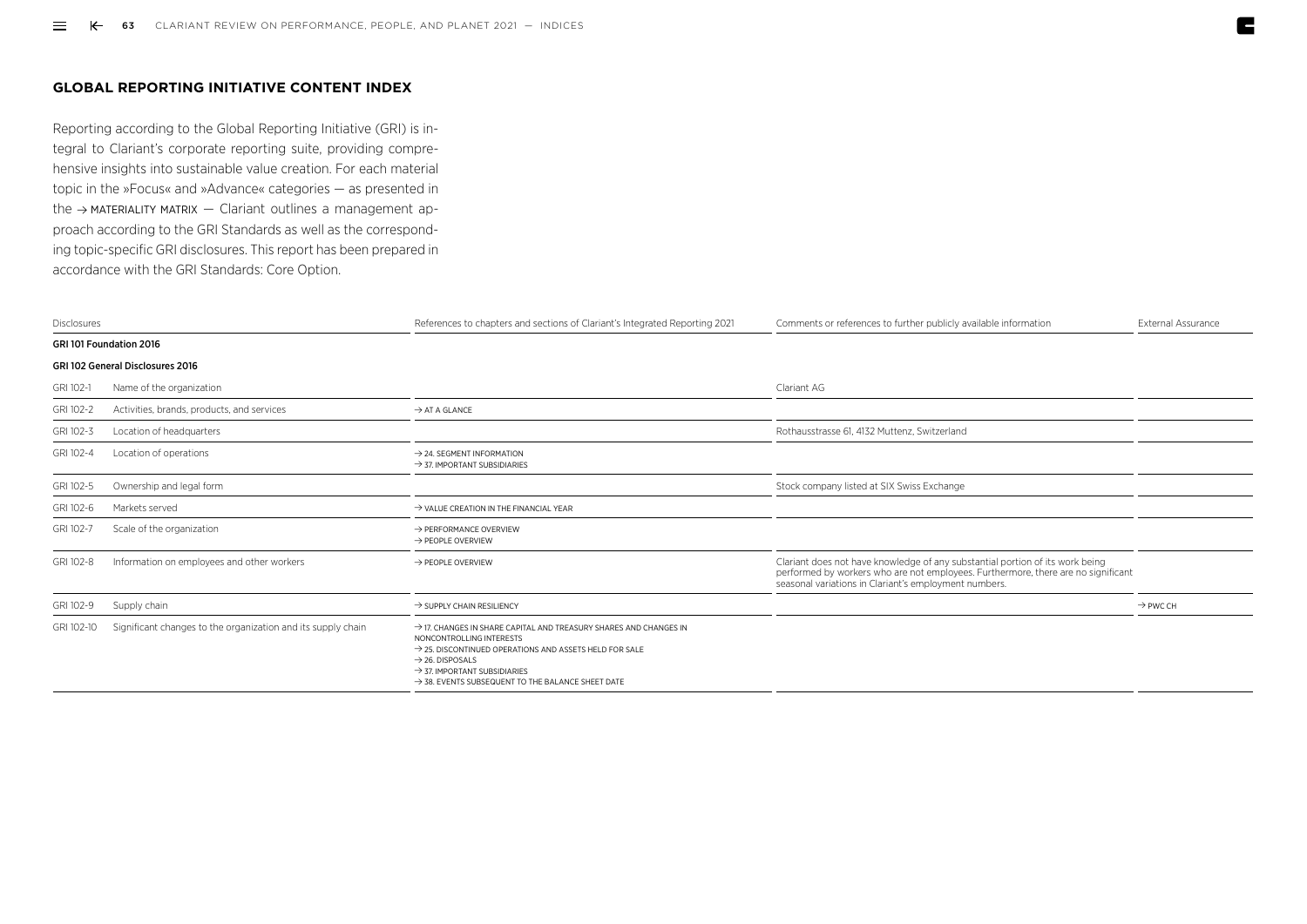$\sim$ 

| <b>Disclosures</b> |                                                      | References to chapters and sections of Clariant's Integrated Reporting 2021                                                       | Comments or references to further publicly available information                                                                                                                                                                                                                                                                                                                                                                                                                                                                                                                                                                                                                                                                                                                                                                                                                                                                                                                                                                                                                                                                                                                                                                                                                    | External Assurance |
|--------------------|------------------------------------------------------|-----------------------------------------------------------------------------------------------------------------------------------|-------------------------------------------------------------------------------------------------------------------------------------------------------------------------------------------------------------------------------------------------------------------------------------------------------------------------------------------------------------------------------------------------------------------------------------------------------------------------------------------------------------------------------------------------------------------------------------------------------------------------------------------------------------------------------------------------------------------------------------------------------------------------------------------------------------------------------------------------------------------------------------------------------------------------------------------------------------------------------------------------------------------------------------------------------------------------------------------------------------------------------------------------------------------------------------------------------------------------------------------------------------------------------------|--------------------|
| GRI 102-11         | Precautionary Principle or approach                  |                                                                                                                                   | Clariant adopted the precautionary principle defined in 1992 at the United Nations<br>Conference on Environment and Development in Rio de Janeiro, According to the<br>precautionary principle, remedial actions may only be postponed if no serious or<br>lasting damages to the environment are looming. More detail can be found on the<br>following website: www.precautionaryprinciple.eu/.<br>Clariant has expanded the environmental considerations of the precautionary<br>principle with social aspects.                                                                                                                                                                                                                                                                                                                                                                                                                                                                                                                                                                                                                                                                                                                                                                   |                    |
| GRI 102-12         | External initiatives                                 | → UNITED NATIONS GLOBAL COMPACT INDEX<br>$\rightarrow$ HUMAN AND LABOR RIGHTS POLICIES<br>$\rightarrow$ OTHER GOALS AND TARGETS   |                                                                                                                                                                                                                                                                                                                                                                                                                                                                                                                                                                                                                                                                                                                                                                                                                                                                                                                                                                                                                                                                                                                                                                                                                                                                                     |                    |
| GRI 102-13         | Membership of associations                           |                                                                                                                                   | Clariant is a member of numerous interest groups and trade associations at<br>international (International Council of Chemical Associations [ICCA]), regional<br>(Cefic), and national levels (business federations or national chemical industry<br>associations, such as ABIQUIM in Brazil, CPCIF in China, Verband der Chemischen<br>Industrie [VCI] in Germany, and the American Chemistry Council [ACC] in the USA).<br>Clariant is also active in sectoral associations at both a regional and national level, as<br>in the bio-economy sector (Advanced Biofuels Coalition, ePure, EuropaBio,<br>Bio-Based Industries Consortium)<br>Clariant is proud to be a member and supporter of scientific and research<br>organizations such as SUSCHEM, the European Technology Platform for Sustainable<br>Chemistry, confirming its strong commitment to develop the next generation of<br>sustainable chemistry solutions.<br>In 2021, Clariant's top three contributions to policy memberships are:<br>German Association of the Chemical Industry (Verband der Chemischen Industrie<br>e.V. [VCI])<br>Chamber of Commerce Basel (Handelskammer beider Basel)<br>Scienceindustries, the Swiss business association for the chemical, pharmaceutical,<br>and biotech industries. |                    |
| GRI 102-14         | Statement from senior decision-maker                 | $\rightarrow$ INTERVIEW WITH THE CEO                                                                                              |                                                                                                                                                                                                                                                                                                                                                                                                                                                                                                                                                                                                                                                                                                                                                                                                                                                                                                                                                                                                                                                                                                                                                                                                                                                                                     |                    |
| GRI 102-15         | Key impacts, risks, and opportunities                | $\rightarrow$ RISK AND CRISIS MANAGEMENT<br>$\rightarrow$ 2. ENTERPRISE RISK MANAGEMENT IDENTIFICATION. ASSESSMENT AND MANAGEMENT |                                                                                                                                                                                                                                                                                                                                                                                                                                                                                                                                                                                                                                                                                                                                                                                                                                                                                                                                                                                                                                                                                                                                                                                                                                                                                     |                    |
| GRI 102-16         | Values, principles, standards, and norms of behavior | $\rightarrow$ CODE OF ETHICS<br>$\rightarrow$ OTHER GOALS AND TARGETS                                                             |                                                                                                                                                                                                                                                                                                                                                                                                                                                                                                                                                                                                                                                                                                                                                                                                                                                                                                                                                                                                                                                                                                                                                                                                                                                                                     |                    |
| GRI 102-17         | Mechanisms for advice and concerns about ethics      | $\rightarrow$ CLARIANT INTEGRITY LINE                                                                                             | With regard to seeking advice, compliance officers at both regional and local levels $\rightarrow$ PWC CH<br>as well as at Group headquarters are available to provide support on issues<br>concerning ethically correct and legally compliant conduct of employees or<br>business processes.                                                                                                                                                                                                                                                                                                                                                                                                                                                                                                                                                                                                                                                                                                                                                                                                                                                                                                                                                                                       |                    |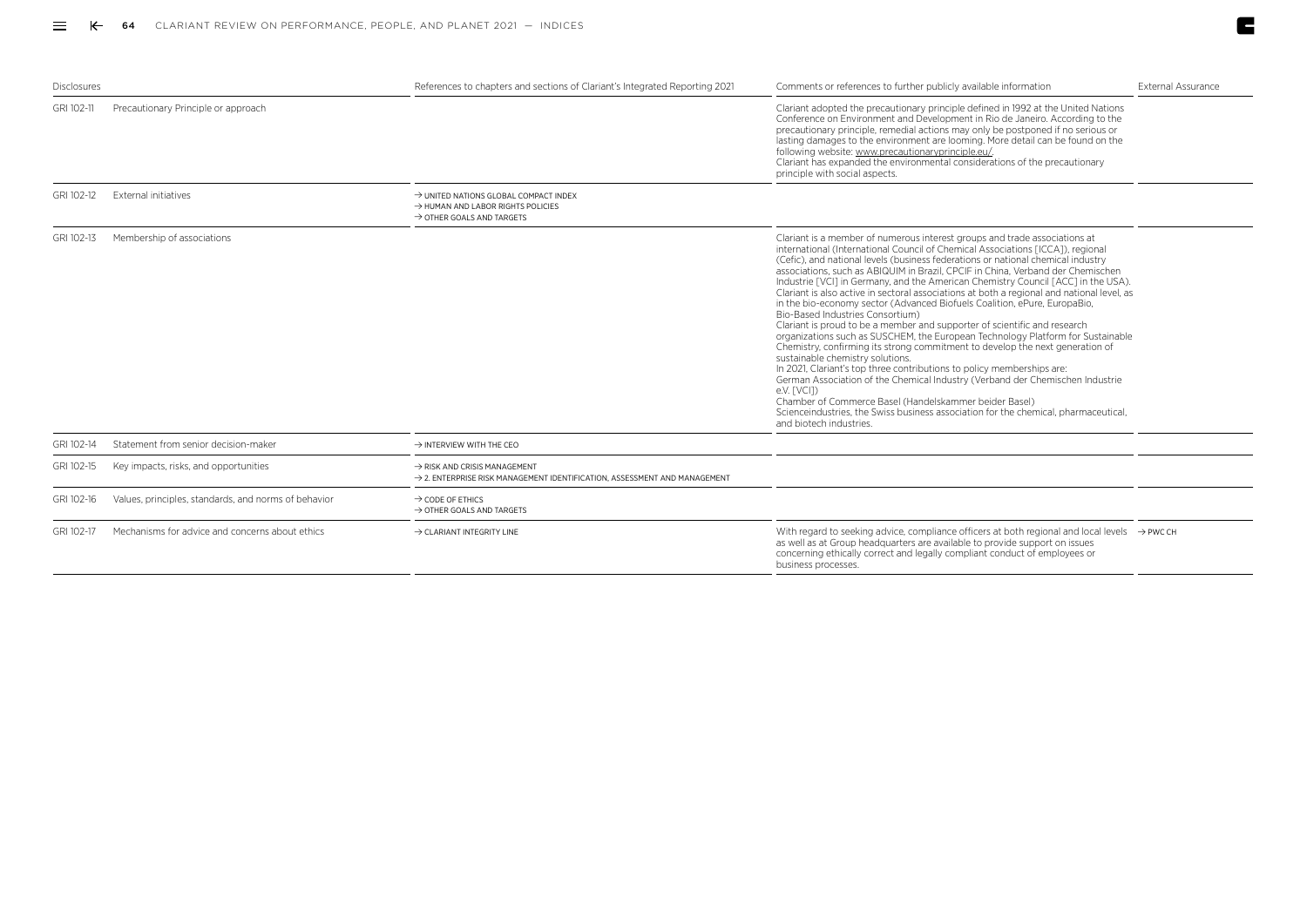| <b>Disclosures</b> |                                                                          | References to chapters and sections of Clariant's Integrated Reporting 2021                                                                                   | Comments or references to further publicly available information                                                                                                                                                                                                                                                                                                                                                                                                                                                                                                                                                                                                                                                                                                                                                                                                                                                                                                                                                                                                                                                                                                                                                                                              | <b>External Assurance</b> |
|--------------------|--------------------------------------------------------------------------|---------------------------------------------------------------------------------------------------------------------------------------------------------------|---------------------------------------------------------------------------------------------------------------------------------------------------------------------------------------------------------------------------------------------------------------------------------------------------------------------------------------------------------------------------------------------------------------------------------------------------------------------------------------------------------------------------------------------------------------------------------------------------------------------------------------------------------------------------------------------------------------------------------------------------------------------------------------------------------------------------------------------------------------------------------------------------------------------------------------------------------------------------------------------------------------------------------------------------------------------------------------------------------------------------------------------------------------------------------------------------------------------------------------------------------------|---------------------------|
| GRI 102-18         | Governance structure                                                     | $\rightarrow$ PRINCIPLES OF CORPORATE GOVERNANCE                                                                                                              |                                                                                                                                                                                                                                                                                                                                                                                                                                                                                                                                                                                                                                                                                                                                                                                                                                                                                                                                                                                                                                                                                                                                                                                                                                                               |                           |
| GRI 102-20         | topics                                                                   | $E$ xecutive-level responsibility for economic, environmental, and social $\rightarrow$ INFORMATION AND CONTROL INSTRUMENTS VIS-A-VIS THE EXECUTIVE COMMITTEE | Clariant's Executive Committee provides the guidelines and the corresponding<br>control for sustainable management. Sustainability and Innovation are represented<br>in all discussions in the Executive Committee by the Chief Technology &<br>sustainability Officer, who is a permanent quest of the Executive Committee<br>meetings.                                                                                                                                                                                                                                                                                                                                                                                                                                                                                                                                                                                                                                                                                                                                                                                                                                                                                                                      |                           |
| GRI 102-21         | Consulting stakeholders on economic, environmental, and social<br>topics | $\rightarrow$ MATERIALITY ASSESSMENT                                                                                                                          | Through the »Clariant Sustainability Dialog,« Clariant further engages with<br>important stakeholders from customer industries, politics, NGOs, and the media in<br>order to foster an open dialog and future cooperation. Additionally, Clariant<br>maintains a constant dialog with NGOs, and sales representatives regularly meet<br>with customers to discuss sustainability topics.                                                                                                                                                                                                                                                                                                                                                                                                                                                                                                                                                                                                                                                                                                                                                                                                                                                                      |                           |
| GRI 102-39         | Percentage increase in annual total compensation ratio                   | $\rightarrow$ COMPENSATION REPORT                                                                                                                             | Clariant's compensation philosophy aims at attracting, motivating, and retaining<br>employees. Clariant is committed to paying its employees fair and appropriate<br>compensation via wages and salaries, social components, and other benefits. This<br>compensation needs to meet minimum statutory standards and, in principle,<br>exceeds them in each country in which Clariant operates.<br>The spread of salaries among Clariant employees may vary from country to country<br>depending on factors like, e.g., employee structure, local labor markets, and<br>compensation landscapes and levels. On a global level, the ratio between the<br>median annual base salary and the highest base salary is 1:12. In terms of the total<br>compensation, including variable salary components, the spread is 1:20. Part-time<br>employees have been excluded from this calculation.<br>Salary adjustments are negotiated in accordance with a fixed and unambiguous<br>system and implemented through mutual agreement between the line manager and<br>the Human Resources department. As a basic principle, a consistent »salary<br>philosophy« ensures that adjustments are made in the context of the local markets<br>and the individual performance. |                           |
| GRI 102-40         | List of stakeholder groups                                               | A PURPOSE-LED STRATEGY                                                                                                                                        |                                                                                                                                                                                                                                                                                                                                                                                                                                                                                                                                                                                                                                                                                                                                                                                                                                                                                                                                                                                                                                                                                                                                                                                                                                                               |                           |
| GRI 102-41         | Collective bargaining agreements                                         | $\rightarrow$ PEOPLE OVERVIEW                                                                                                                                 | Clariant pays wages and salaries that are determined by relevant local competitive<br>markets rather than by legally defined minimum wages. As of the end of December<br>2021, 47 % of employees were covered by collective bargaining agreements with<br>employee representatives. Managerial positions are generally not included in such<br>agreements.                                                                                                                                                                                                                                                                                                                                                                                                                                                                                                                                                                                                                                                                                                                                                                                                                                                                                                    |                           |
| GRI 102-42         | Identifying and selecting stakeholders                                   | $\rightarrow$ A PURPOSE-LED STRATEGY                                                                                                                          |                                                                                                                                                                                                                                                                                                                                                                                                                                                                                                                                                                                                                                                                                                                                                                                                                                                                                                                                                                                                                                                                                                                                                                                                                                                               |                           |
| GRI 102-43         | Approach to stakeholder engagement                                       | $\rightarrow$ A PURPOSE-LED STRATEGY                                                                                                                          |                                                                                                                                                                                                                                                                                                                                                                                                                                                                                                                                                                                                                                                                                                                                                                                                                                                                                                                                                                                                                                                                                                                                                                                                                                                               |                           |
| GRI 102-44         | Key topics and concerns raised                                           | $\rightarrow$ A PURPOSE-LED STRATEGY                                                                                                                          |                                                                                                                                                                                                                                                                                                                                                                                                                                                                                                                                                                                                                                                                                                                                                                                                                                                                                                                                                                                                                                                                                                                                                                                                                                                               |                           |
| GRI 102-45         | Entities included in the consolidated financial statements               | $\rightarrow$ 37. IMPORTANT SUBSIDIARIES                                                                                                                      |                                                                                                                                                                                                                                                                                                                                                                                                                                                                                                                                                                                                                                                                                                                                                                                                                                                                                                                                                                                                                                                                                                                                                                                                                                                               |                           |
| GRI 102-46         | Defining report content and topic boundaries                             | > MATERIALITY ASSESSMENT                                                                                                                                      | In order to define report content and topic boundaries, Clariant applied all four<br>Reporting Principles, namely Stakeholder Inclusiveness, Sustainability Context,<br>Materiality, and Completeness.<br>Clariant reports on topics that are considered to be of high and very high relevance<br>in the Integrated Report and the GRI Report. The boundaries are outlined in the<br>respective topic's management approach in the Review on Performance, People,<br>and Planet.                                                                                                                                                                                                                                                                                                                                                                                                                                                                                                                                                                                                                                                                                                                                                                              |                           |
| GRI 102-47         | List of material topics                                                  | $\rightarrow$ CLARIANT MATERIALITY MATRIX                                                                                                                     |                                                                                                                                                                                                                                                                                                                                                                                                                                                                                                                                                                                                                                                                                                                                                                                                                                                                                                                                                                                                                                                                                                                                                                                                                                                               |                           |
| GRI 102-48         | Restatements of information                                              |                                                                                                                                                               | Any restatement of previously reported data is explained in a footnote under the<br>respective disclosure.                                                                                                                                                                                                                                                                                                                                                                                                                                                                                                                                                                                                                                                                                                                                                                                                                                                                                                                                                                                                                                                                                                                                                    |                           |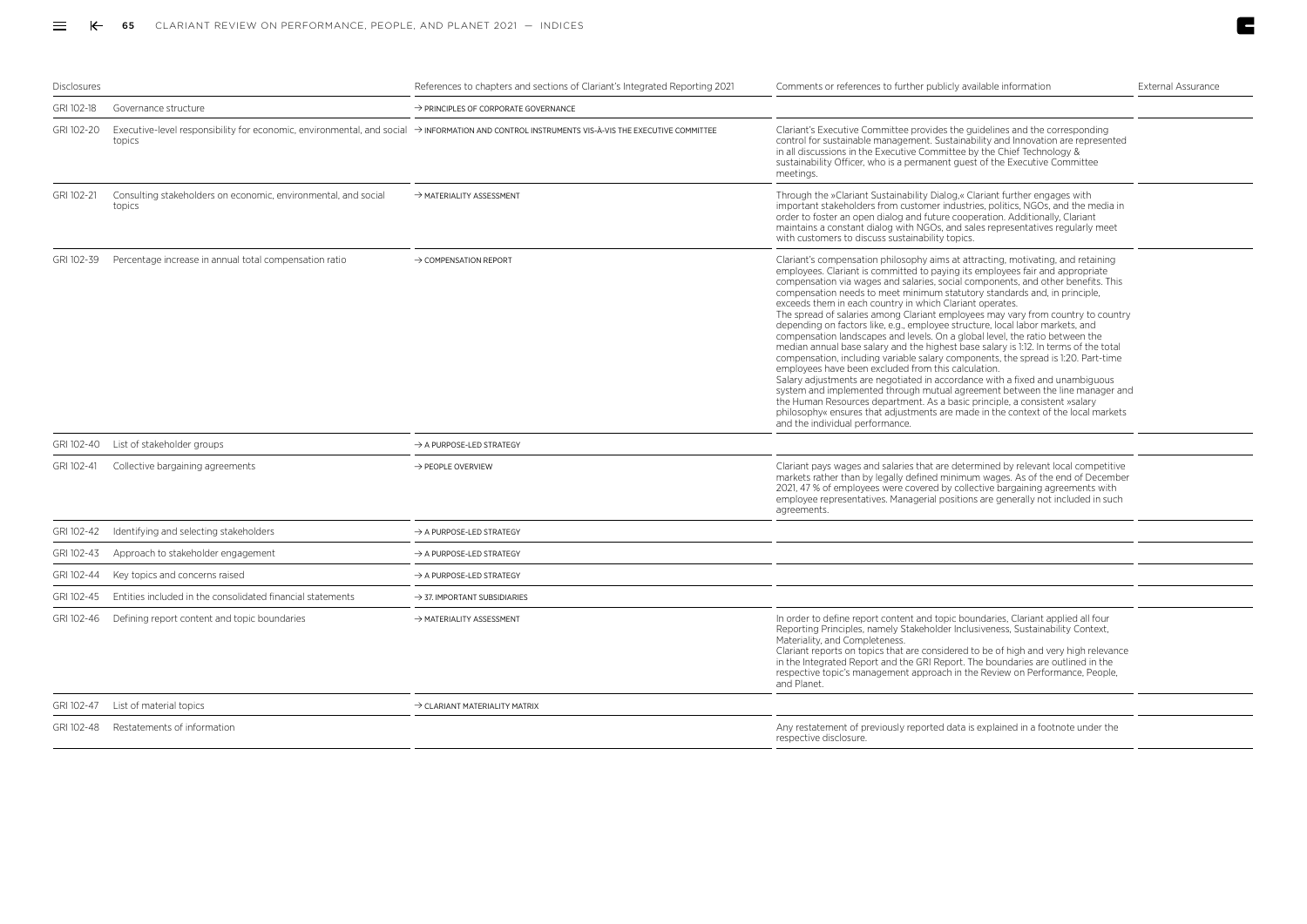| Disclosures    |                                                                                   | References to chapters and sections of Clariant's Integrated Reporting 2021     | Comments or references to further publicly available information                                                                                                                                                                                                                                                                                                                                                                                                                                                                                                                                                                                                                                                                                                                                                                                                                                                                                                                               | External Assurance   |
|----------------|-----------------------------------------------------------------------------------|---------------------------------------------------------------------------------|------------------------------------------------------------------------------------------------------------------------------------------------------------------------------------------------------------------------------------------------------------------------------------------------------------------------------------------------------------------------------------------------------------------------------------------------------------------------------------------------------------------------------------------------------------------------------------------------------------------------------------------------------------------------------------------------------------------------------------------------------------------------------------------------------------------------------------------------------------------------------------------------------------------------------------------------------------------------------------------------|----------------------|
| GRI 102-49     | Changes in reporting                                                              | $\rightarrow$ MATERIALITY ASSESSMENT                                            |                                                                                                                                                                                                                                                                                                                                                                                                                                                                                                                                                                                                                                                                                                                                                                                                                                                                                                                                                                                                |                      |
| GRI 102-50     | Reporting period                                                                  |                                                                                 | 2021                                                                                                                                                                                                                                                                                                                                                                                                                                                                                                                                                                                                                                                                                                                                                                                                                                                                                                                                                                                           |                      |
| GRI 102-51     | Date of most recent report                                                        |                                                                                 | The last GRI Report was published in March 2021 on Clariant's website.                                                                                                                                                                                                                                                                                                                                                                                                                                                                                                                                                                                                                                                                                                                                                                                                                                                                                                                         |                      |
| GRI 102-52     | Reporting cycle                                                                   |                                                                                 | Annual                                                                                                                                                                                                                                                                                                                                                                                                                                                                                                                                                                                                                                                                                                                                                                                                                                                                                                                                                                                         |                      |
| GRI 102-53     | Contact point for questions regarding the report                                  | $\rightarrow$ PUBLICATION DETAILS                                               | Sustainability Affairs - Group Innovation & Sustainability<br>Alessandro Canalis, Tel. +41 61469 65 10<br>sustainability@clariant.com                                                                                                                                                                                                                                                                                                                                                                                                                                                                                                                                                                                                                                                                                                                                                                                                                                                          |                      |
| GRI 102-54     | Claims of reporting in accordance with the GRI Standards                          |                                                                                 | This report has been prepared in accordance with the GRI Standards: Core option.                                                                                                                                                                                                                                                                                                                                                                                                                                                                                                                                                                                                                                                                                                                                                                                                                                                                                                               |                      |
| GRI 102-55     | GRI content index                                                                 | $\rightarrow$ GRI CONTENT INDEX                                                 |                                                                                                                                                                                                                                                                                                                                                                                                                                                                                                                                                                                                                                                                                                                                                                                                                                                                                                                                                                                                |                      |
| GRI 102-56     | External assurance                                                                | $\rightarrow$ INDEPENDENT ASSURANCE REPORT                                      |                                                                                                                                                                                                                                                                                                                                                                                                                                                                                                                                                                                                                                                                                                                                                                                                                                                                                                                                                                                                |                      |
|                | <b>GRI 201 Economic Performance 2016</b>                                          |                                                                                 |                                                                                                                                                                                                                                                                                                                                                                                                                                                                                                                                                                                                                                                                                                                                                                                                                                                                                                                                                                                                |                      |
| <b>GRI 103</b> | Management approach (including GRI 103-1, 103-2, 103-3)                           | $\rightarrow$ CORPORATE GOVERNANCE REPORT<br>$\rightarrow$ FINANCIAL REPORT     |                                                                                                                                                                                                                                                                                                                                                                                                                                                                                                                                                                                                                                                                                                                                                                                                                                                                                                                                                                                                |                      |
| GRI 201-1      | Direct economic value generated and distributed                                   | $\rightarrow$ FINANCIAL REPORT                                                  |                                                                                                                                                                                                                                                                                                                                                                                                                                                                                                                                                                                                                                                                                                                                                                                                                                                                                                                                                                                                |                      |
| GRI 201-2      | Financial implications and other risks and opportunities due to<br>climate change | $\rightarrow$ TCFD INDEX                                                        | $\rightarrow$ CDP DISCLOSURES                                                                                                                                                                                                                                                                                                                                                                                                                                                                                                                                                                                                                                                                                                                                                                                                                                                                                                                                                                  |                      |
| GRI 201-3      | Defined benefit plan obligations and other retirement plans                       | $\rightarrow$ 20. RETIREMENT BENEFIT OBLIGATIONS                                | Pension and other employee benefit plans are monitored globally by Clariant for<br>relevance, compliance, costs, and suitability as a valuable employee benefit. Clariant<br>is aware of the significance of pension and other benefit plans as a lever for<br>retaining staff. These plans are regularly evaluated against benefits in the respective<br>countries in order to be in line with current practices. Before every adjustment,<br>Clariant carefully examines the impact the changes have on the employees and, if<br>necessary, directly consults with them.<br>Clariant offers retirement or pension plans as a benefit to protect employees after<br>completing their active working life and to enable them to retire. Clariant aims to<br>offer benefits that are competitive in the local markets; existence and type of<br>retirement or pension plans differ widely from country to country based on local<br>legislation, social security systems, and market practices. |                      |
|                | GRI 202 Market Presence 2016                                                      |                                                                                 |                                                                                                                                                                                                                                                                                                                                                                                                                                                                                                                                                                                                                                                                                                                                                                                                                                                                                                                                                                                                |                      |
| <b>GRI 103</b> | Management approach (including GRI 103-1, 103-2, 103-3)                           | $\rightarrow$ MANAGEMENT APPROACH                                               |                                                                                                                                                                                                                                                                                                                                                                                                                                                                                                                                                                                                                                                                                                                                                                                                                                                                                                                                                                                                |                      |
| GRI 202-1      | Ratios of standard entry-level wage by gender compared to local<br>minimum wage   | > RATIOS OF STANDARD ENTRY-LEVEL WAGES BY GENDER COMPARED TO LOCAL MINIMUM WAGE |                                                                                                                                                                                                                                                                                                                                                                                                                                                                                                                                                                                                                                                                                                                                                                                                                                                                                                                                                                                                |                      |
| GRI 202-2      | Proportion of senior management hired from the local community                    | > PROPORTION OF SENIOR MANAGEMENT HIRED FROM THE LOCAL COMMUNITY                |                                                                                                                                                                                                                                                                                                                                                                                                                                                                                                                                                                                                                                                                                                                                                                                                                                                                                                                                                                                                | $\rightarrow$ PWC CH |
|                | <b>GRI 204 Procurement Practices 2016</b>                                         |                                                                                 |                                                                                                                                                                                                                                                                                                                                                                                                                                                                                                                                                                                                                                                                                                                                                                                                                                                                                                                                                                                                |                      |
| <b>GRI 103</b> | Management approach (including GRI 103-1, 103-2, 103-3)                           | $\rightarrow$ MANAGEMENT APPROACH                                               |                                                                                                                                                                                                                                                                                                                                                                                                                                                                                                                                                                                                                                                                                                                                                                                                                                                                                                                                                                                                |                      |
| GRI 204-1      | Proportion of spending on local suppliers                                         | $\rightarrow$ PROPORTION OF SPENDING ON LOCAL SUPPLIERS                         |                                                                                                                                                                                                                                                                                                                                                                                                                                                                                                                                                                                                                                                                                                                                                                                                                                                                                                                                                                                                | $\rightarrow$ PWC CH |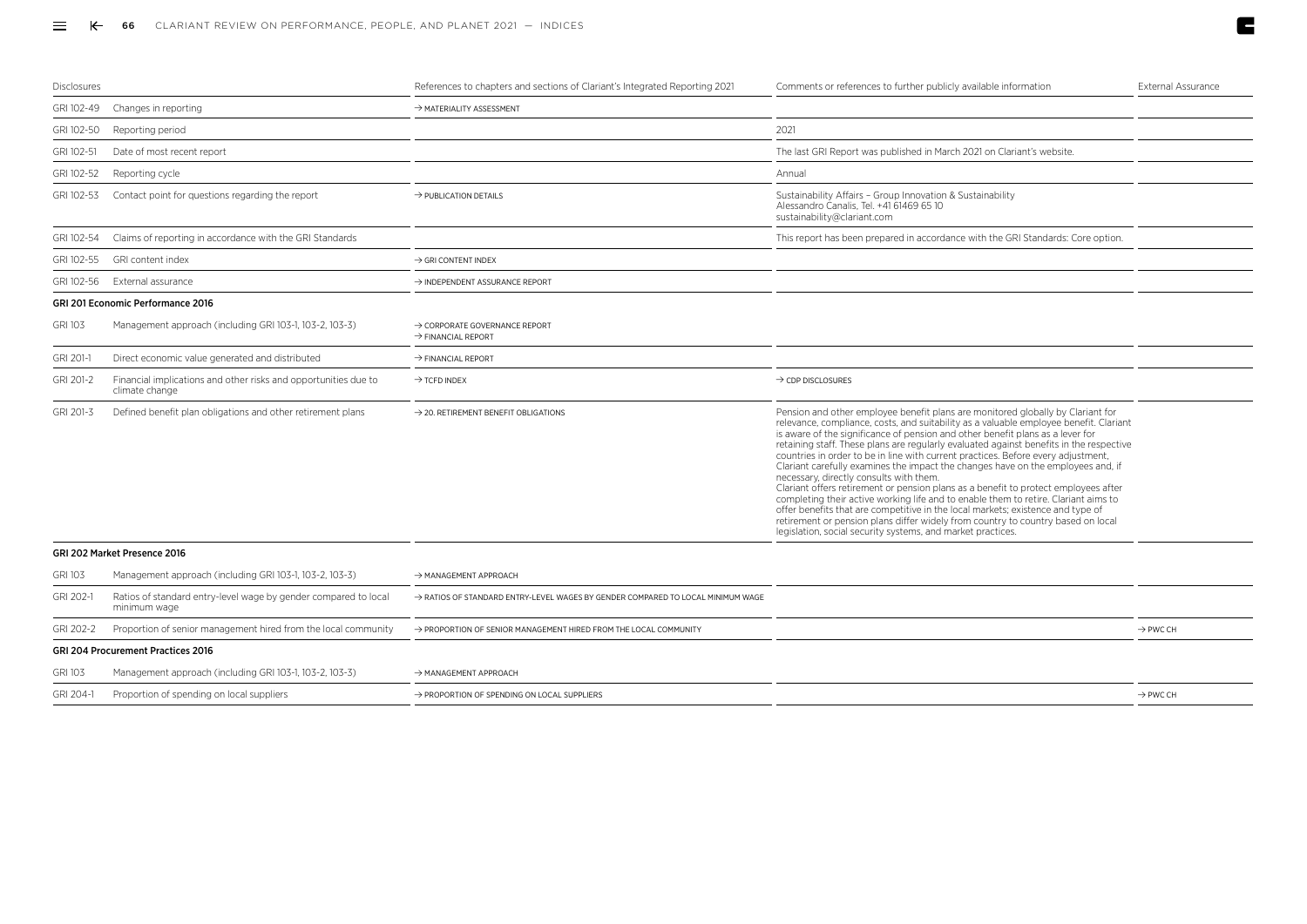| <b>Disclosures</b>     |                                                                                          | References to chapters and sections of Clariant's Integrated Reporting 2021 | Comments or references to further publicly available information | External Assurance   |
|------------------------|------------------------------------------------------------------------------------------|-----------------------------------------------------------------------------|------------------------------------------------------------------|----------------------|
|                        | GRI 205 Anti-corruption 2016                                                             |                                                                             |                                                                  |                      |
| <b>GRI 103</b>         | Management approach (including GRI 103-1, 103-2, 103-3)                                  | A MANAGEMENT APPROACH                                                       |                                                                  |                      |
| GRI 205-1              | Operations assessed for risks related to corruption                                      | > ANTI-BRIBERY, ANTI-CORRUPTION, ANTITRUST                                  |                                                                  |                      |
| GRI 205-2              | Communication and training about anti-corruption policies and<br>procedures              | $\rightarrow$ TRAINING AND COMMUNICATION                                    |                                                                  | $\rightarrow$ PWC CH |
| GRI 205-3              | Confirmed incidents of corruption and actions taken                                      | $\rightarrow$ NONCOMPLIANCE                                                 |                                                                  |                      |
|                        | GRI 206 Anti-competitive Behavior 2016                                                   |                                                                             |                                                                  |                      |
| <b>GRI 103</b>         | Management approach (including GRI 103-1, 103-2, 103-3)                                  | $\rightarrow$ MANAGEMENT APPROACH                                           |                                                                  |                      |
| GRI 206-1              | Legal actions for anti-competitive behavior, antitrust, and monopoly<br>practices        | ANTI-COMPETITIVE BEHAVIOR                                                   |                                                                  |                      |
| GRI 207 Tax 2019       |                                                                                          |                                                                             |                                                                  |                      |
| <b>GRI 103</b>         | Management approach (including GRI 103-1, 103-2, 103-3)                                  | $\rightarrow$ 10. TAXES                                                     |                                                                  |                      |
| GRI 207-1              | Approach to tax                                                                          | $\rightarrow$ 10. TAXES                                                     |                                                                  |                      |
| GRI 207-2              | Tax governance, control, and risk management                                             | $\rightarrow$ 10. TAXES                                                     |                                                                  |                      |
| GRI 207-3              | Stakeholder engagement and management of concerns related to tax $\rightarrow$ 10. TAXES |                                                                             |                                                                  |                      |
| GRI 301 Materials 2016 |                                                                                          |                                                                             |                                                                  |                      |
| <b>GRI 103</b>         | Management approach (including GRI 103-1, 103-2, 103-3)                                  | A MANAGEMENT APPROACH                                                       |                                                                  |                      |
| GRI 301-1              | Materials used by weight or volume                                                       | A MATERIALS USED BY WEIGHT OR VOLUME                                        |                                                                  | $\rightarrow$ PWC CH |
| GRI 301-2              | Recycled input materials used                                                            | A RECYCLED INPUT MATERIALS USED                                             |                                                                  |                      |
| GRI 301-3              | Reclaimed products and their packaging materials                                         | $\rightarrow$ RECLAIMED PRODUCTS AND PACKAGING MATERIALS                    |                                                                  |                      |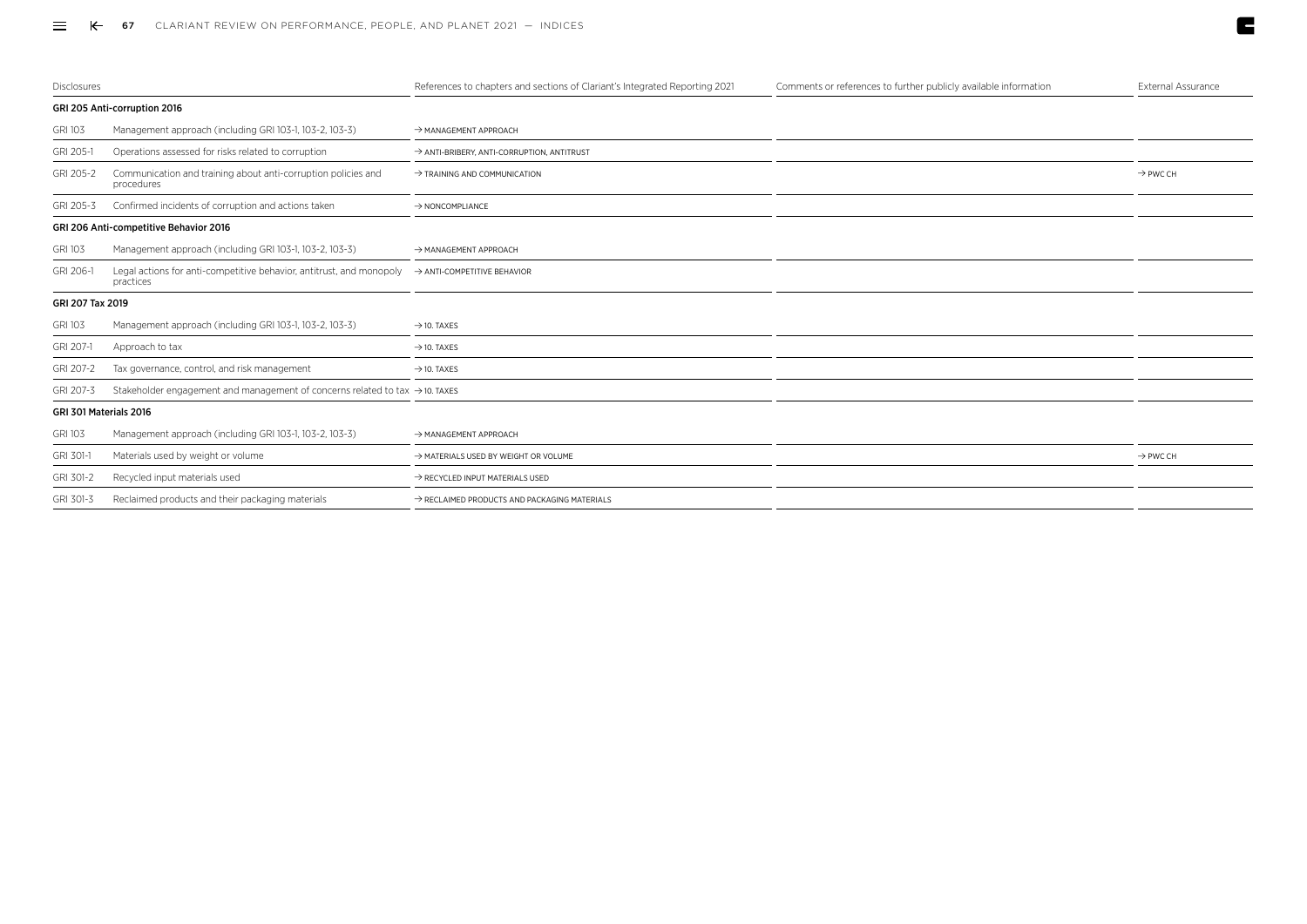| Disclosures         |                                                                                                                                                 | References to chapters and sections of Clariant's Integrated Reporting 2021                                            | Comments or references to further publicly available information                                                                                                                                    | <b>External Assurance</b> |
|---------------------|-------------------------------------------------------------------------------------------------------------------------------------------------|------------------------------------------------------------------------------------------------------------------------|-----------------------------------------------------------------------------------------------------------------------------------------------------------------------------------------------------|---------------------------|
| GRI 302 Energy 2016 |                                                                                                                                                 |                                                                                                                        |                                                                                                                                                                                                     |                           |
| <b>GRI 103</b>      | Management approach (including GRI 103-1, 103-2, 103-3)                                                                                         | $\rightarrow$ MANAGEMENT APPROACH                                                                                      |                                                                                                                                                                                                     |                           |
| GRI 302-1           | Energy consumption within the organization                                                                                                      | $\rightarrow$ ENERGY CONSUMPTION                                                                                       |                                                                                                                                                                                                     | $\rightarrow$ PWC CH      |
| GRI 302-2           | Energy consumption outside of the organization                                                                                                  | $\rightarrow$ ENERGY CONSUMPTION<br>$\rightarrow$ SCOPE 3 EMISSIONS                                                    | Energy consumption outside of the organization is accounted for through the CO <sub>2</sub><br>footprint of the raw materials Clariant purchases. Data are gathered as part of<br>Scope 3 emissions | $\rightarrow$ PWC CH      |
| GRI 302-3           | Energy intensity                                                                                                                                | > ENERGY CONSUMPTION                                                                                                   |                                                                                                                                                                                                     | $\rightarrow$ PWC CH      |
| GRI 302-4           | Reduction of energy consumption                                                                                                                 | $\rightarrow$ NEW SUSTAINABILITY TARGETS                                                                               |                                                                                                                                                                                                     |                           |
| GRI 302-5           | Reductions in energy requirements of products and services                                                                                      | $\rightarrow$ REDUCTIONS IN ENERGY REQUIREMENTS OF PRODUCTS AND SERVICES                                               |                                                                                                                                                                                                     |                           |
|                     | GRI 303 Water & Effluents 2018                                                                                                                  |                                                                                                                        |                                                                                                                                                                                                     |                           |
| GRI 103             | Management approach (including GRI 103-1, 103-2, 103-3)                                                                                         | $\rightarrow$ MANAGEMENT APPROACH                                                                                      |                                                                                                                                                                                                     |                           |
| GRI 303-1           | Interactions with water as a shared resource                                                                                                    | $\rightarrow$ WATER                                                                                                    |                                                                                                                                                                                                     |                           |
| GRI 303-2           | Management of water discharge-related impacts                                                                                                   | $\rightarrow$ WASTEWATER MANAGEMENT                                                                                    |                                                                                                                                                                                                     |                           |
| GRI 303-3           | Water withdrawal                                                                                                                                | $\rightarrow$ WATER WITHDRAWAL AND INTAKE                                                                              |                                                                                                                                                                                                     | $\rightarrow$ PWC CH      |
| GRI 303-4           | Water discharge                                                                                                                                 | $\rightarrow$ WASTEWATER MANAGEMENT                                                                                    | Zero incidents of noncompliance that resulted in a formal enforcement action.                                                                                                                       | $\rightarrow$ PWC CH      |
| GRI 303-5           | Water Consumption                                                                                                                               | $\rightarrow$ WATER WITHDRAWAL AND INTAKE                                                                              |                                                                                                                                                                                                     | $\rightarrow$ PWC CH      |
|                     | GRI 304 Biodiversity 2016                                                                                                                       |                                                                                                                        |                                                                                                                                                                                                     |                           |
| GRI 103             | Management approach (including GRI 103-1, 103-2, 103-3)                                                                                         | → MANAGEMENT APPROACH                                                                                                  |                                                                                                                                                                                                     |                           |
| GRI 304-1           | Operational sites owned, leased, managed in, or adjacent to,<br>protected areas and areas of high biodiversity value outside<br>protected areas | $\rightarrow$ OPERATIONAL SITES IN PROTECTED AREAS                                                                     |                                                                                                                                                                                                     |                           |
| GRI 304-2           | Significant impacts of activities, products, and services on<br>biodiversity                                                                    | $\rightarrow$ SIGNIFICANT IMPACTS OF ACTIVITIES, PRODUCTS, AND SERVICES ON BIODIVERSITY                                |                                                                                                                                                                                                     |                           |
| GRI 304-3           | Habitats protected or restored                                                                                                                  | > PROTECTION OF ECOSYSTEMS                                                                                             |                                                                                                                                                                                                     |                           |
|                     | GRI 305 Emissions 2016                                                                                                                          |                                                                                                                        |                                                                                                                                                                                                     |                           |
| <b>GRI 103</b>      | Management approach (including GRI 103-1, 103-2, 103-3)                                                                                         | $\rightarrow$ MANAGEMENT APPROACH                                                                                      |                                                                                                                                                                                                     |                           |
| GRI 305-1           | Direct (Scope 1) GHG emissions                                                                                                                  | $\rightarrow$ SCOPE 1 AND 2 EMISSIONS                                                                                  |                                                                                                                                                                                                     | $\rightarrow$ PWC CH      |
| GRI 305-2           | Energy indirect (Scope 2) GHG emissions                                                                                                         | $\rightarrow$ SCOPE 1 AND 2 EMISSIONS                                                                                  |                                                                                                                                                                                                     | $\rightarrow$ PWC CH      |
| GRI 305-3           | Other indirect (Scope 3) GHG emissions                                                                                                          | $\rightarrow$ SCOPE 3 EMISSIONS                                                                                        |                                                                                                                                                                                                     | $\rightarrow$ PWC CH      |
| GRI 305-4           | GHG emissions intensity                                                                                                                         | $\rightarrow$ SCOPE 1 AND 2 EMISSIONS<br>$\rightarrow$ SCOPE 3 EMISSIONS                                               |                                                                                                                                                                                                     | $\rightarrow$ PWC CH      |
| GRI 305-5           | Reduction of GHG emissions                                                                                                                      | $\rightarrow$ REDUCTION OF SCOPE 1, 2, 3 EMISSIONS                                                                     |                                                                                                                                                                                                     | $\rightarrow$ PWC CH      |
| GRI 305-6           | Emissions of ozone-depleting substances (ODS)                                                                                                   | → EMISSIONS OF OZONE-DEPLETING SUBSTANCES (ODS), NITROGEN OXIDES (NO.), SULFUR OXIDES<br>(SO.), AND SIGNIFICANT OTHERS |                                                                                                                                                                                                     | $\rightarrow$ PWC CH      |
| GRI 305-7           | Nitrogen oxides (NO <sub>v</sub> ), sulfur oxides (SO <sub>v</sub> ), and other significant air<br>emissions                                    | → EMISSIONS OF OZONE-DEPLETING SUBSTANCES (ODS), NITROGEN OXIDES (NO.), SULFUR OXIDES<br>(SO.), AND SIGNIFICANT OTHERS |                                                                                                                                                                                                     | $\rightarrow$ PWC CH      |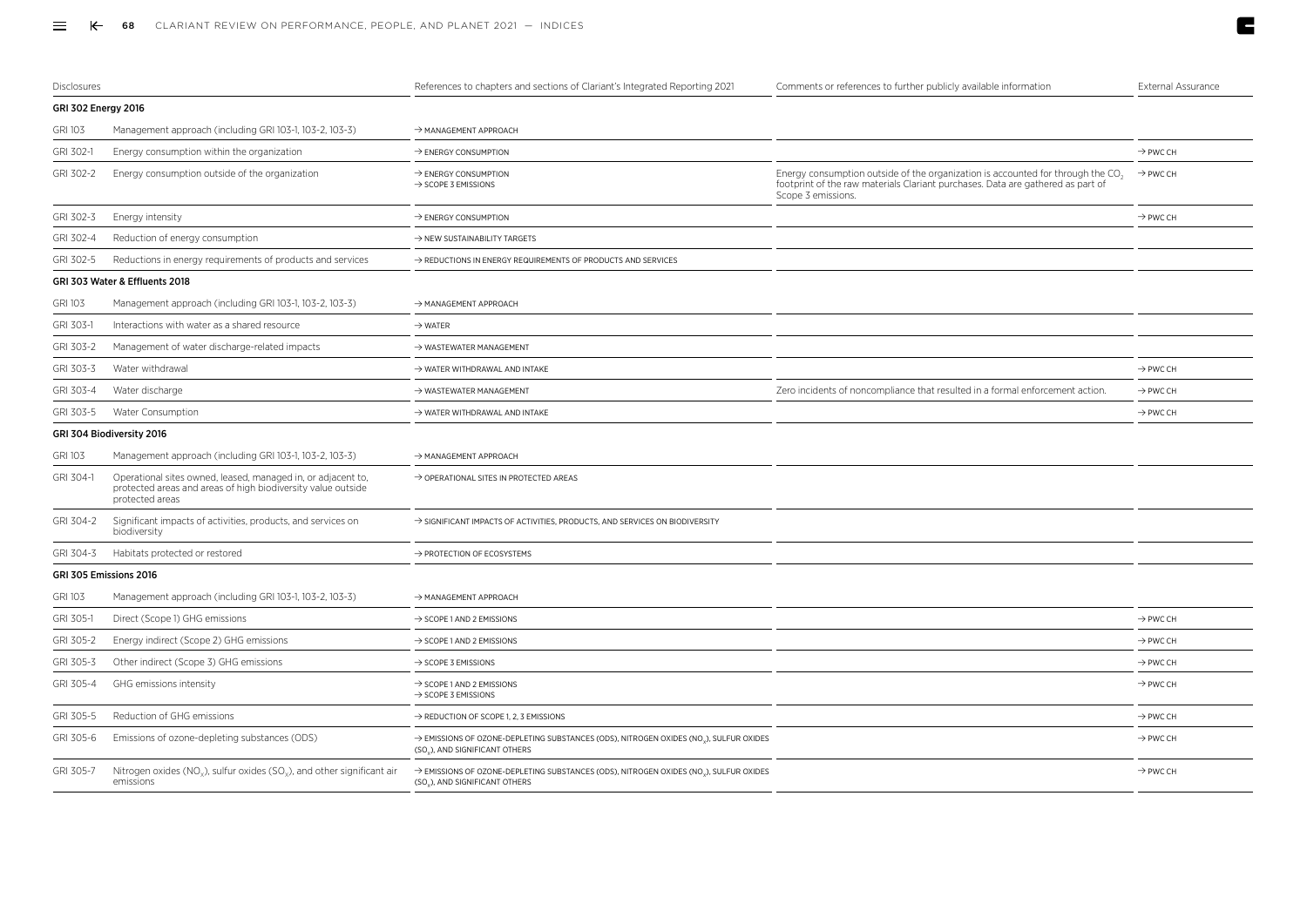| Disclosures        |                                                                                                       | References to chapters and sections of Clariant's Integrated Reporting 2021                                                       | Comments or references to further publicly available information | External Assurance   |
|--------------------|-------------------------------------------------------------------------------------------------------|-----------------------------------------------------------------------------------------------------------------------------------|------------------------------------------------------------------|----------------------|
| GRI 306 Waste 2020 |                                                                                                       |                                                                                                                                   |                                                                  |                      |
| <b>GRI 103</b>     | Management approach (including GRI 103-1, 103-2, 103-3)                                               | $\rightarrow$ MANAGEMENT APPROACH                                                                                                 |                                                                  |                      |
| GRI 306-1          | Waste generation and significant waste-related impacts                                                | $\rightarrow$ WASTE MANAGEMENT<br>$\rightarrow$ SAFETY MANAGEMENT SYSTEM                                                          |                                                                  | $\rightarrow$ PWC CH |
| GRI 306-2          | Management of significant waste-related impacts                                                       | $\rightarrow$ SIGNIFICANT IMPACTS OF ACTIVITIES, PRODUCTS, AND SERVICES ON BIODIVERSITY<br>$\rightarrow$ SAFETY MANAGEMENT SYSTEM |                                                                  | $\rightarrow$ PWC CH |
| GRI 306-3          | Waste generated                                                                                       | $\rightarrow$ WASTE MANAGEMENT                                                                                                    |                                                                  | $\rightarrow$ PWC CH |
| GRI 306-4          | Waste diverted from disposal                                                                          | $\rightarrow$ WASTE MANAGEMENT                                                                                                    |                                                                  | $\rightarrow$ PWC CH |
| GRI 306-5          | Waste directed to disposal                                                                            | $\rightarrow$ WASTE MANAGEMENT                                                                                                    |                                                                  | $\rightarrow$ PWC CH |
|                    | GRI 307 Environmental Compliance 2016                                                                 |                                                                                                                                   |                                                                  |                      |
| <b>GRI 103</b>     | Management approach (including GRI 103-1, 103-2, 103-3)                                               | $\rightarrow$ MANAGEMENT APPROACH                                                                                                 |                                                                  |                      |
| GRI 307-1          | Noncompliance with environmental laws and regulations                                                 | $\rightarrow$ NONCOMPLIANCE WITH ENVIRONMENTAL LAWS AND REGULATIONS                                                               |                                                                  |                      |
|                    | GRI 308 Supplier Environmental Assessment 2016                                                        |                                                                                                                                   |                                                                  |                      |
| <b>GRI 103</b>     | Management approach (including GRI 103-1, 103-2, 103-3)                                               | $\rightarrow$ MANAGEMENT APPROACH                                                                                                 |                                                                  |                      |
| GRI 308-1          | New suppliers that were screened using environmental criteria                                         | $\rightarrow$ NEW SUPPLIERS THAT WERE SCREENED USING ENVIRONMENTAL AND SOCIAL CRITERIA                                            |                                                                  | $\rightarrow$ PWC CH |
| GRI 308-2          | Negative environmental impacts in the supply chain and actions<br>taken                               | $\rightarrow$ NEGATIVE ENVIRONMENTAL AND SOCIAL IMPACT IN THE SUPPLY CHAIN AND ACTIONS TAKEN                                      |                                                                  | $\rightarrow$ PWC CH |
|                    | GRI 401 Employment 2016                                                                               |                                                                                                                                   |                                                                  |                      |
| <b>GRI 103</b>     | Management approach (including GRI 103-1, 103-2, 103-3)                                               | $\rightarrow$ MANAGEMENT APPROACH                                                                                                 |                                                                  |                      |
| GRI 401-1          | New employee hires and employee turnover                                                              | $\rightarrow$ TALENT ATTRACTION                                                                                                   |                                                                  | $\rightarrow$ PWC CH |
| GRI 401-2          | Benefits provided to full-time employees that are not provided to<br>temporary or part-time employees | $\rightarrow$ BENEFITS PROVIDED TO FULL-TIME EMPLOYEES THAT ARE NOT PROVIDED TO TEMPORARY OR<br>PART-TIME EMPLOYEES               |                                                                  |                      |
| GRI 401-3          | Parental leave                                                                                        | $\rightarrow$ PARENTAL LEAVE                                                                                                      |                                                                  | $\rightarrow$ PWC CH |
|                    | GRI 402 Labor/Management Relations 2016                                                               |                                                                                                                                   |                                                                  |                      |
| <b>GRI 103</b>     | Management approach (including GRI 103-1, 103-2, 103-3)                                               | $\rightarrow$ MANAGEMENT APPROACH                                                                                                 |                                                                  |                      |
| GRI 402-1          | Minimum notice periods regarding operational changes                                                  | $\rightarrow$ MINIMUM NOTICE PERIODS REGARDING OPERATIONAL CHANGES                                                                |                                                                  |                      |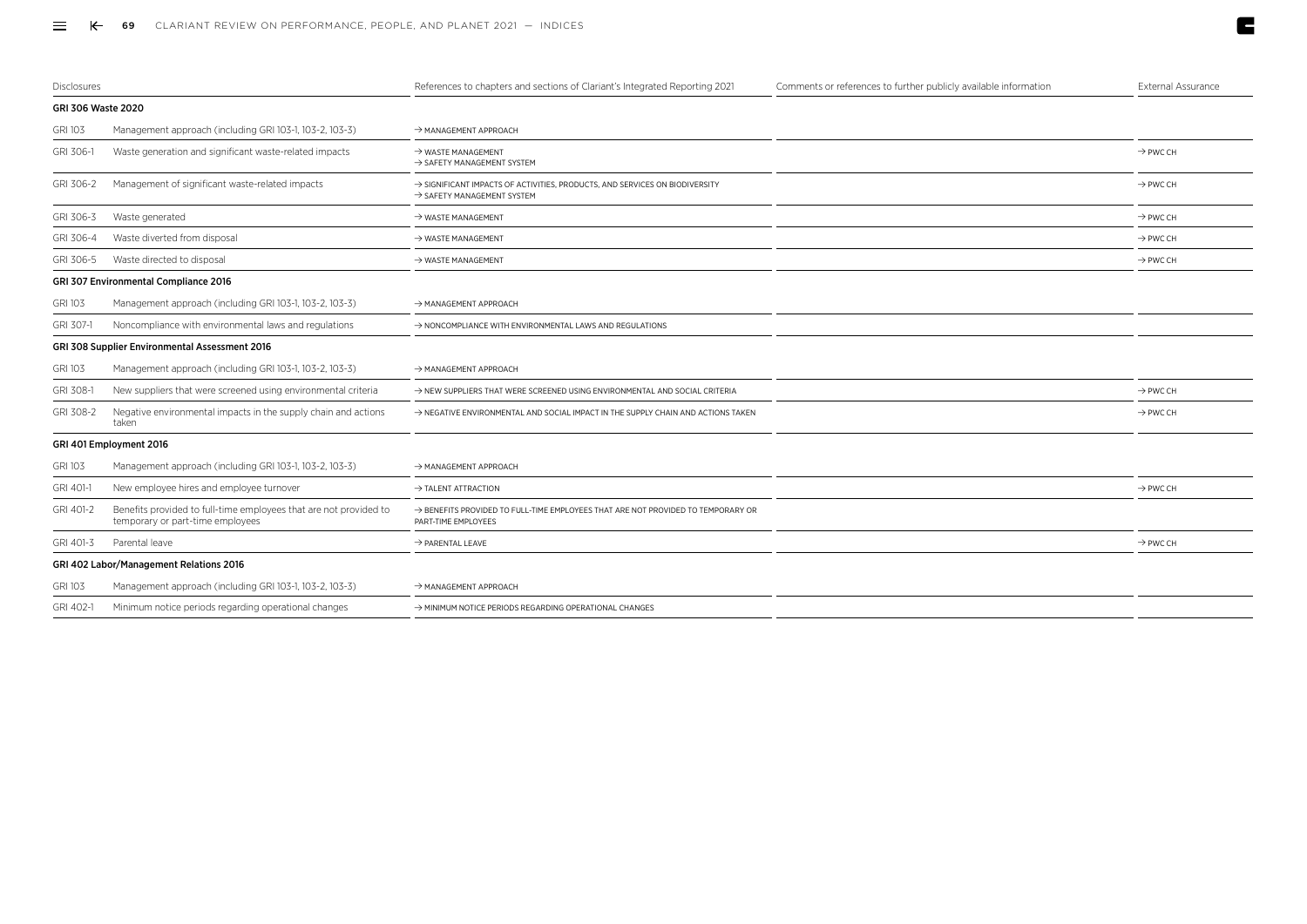| Disclosures    |                                                                                                                                                    | References to chapters and sections of Clariant's Integrated Reporting 2021                                                                | Comments or references to further publicly available information | <b>External Assurance</b> |
|----------------|----------------------------------------------------------------------------------------------------------------------------------------------------|--------------------------------------------------------------------------------------------------------------------------------------------|------------------------------------------------------------------|---------------------------|
|                | GRI 403 Occupational Health and Safety 2018                                                                                                        |                                                                                                                                            |                                                                  |                           |
| <b>GRI 103</b> | Management approach (including GRI 103-1, 103-2, 103-3)                                                                                            | $\rightarrow$ MANAGEMENT APPROACH                                                                                                          |                                                                  |                           |
| GRI 403-1      | Occupational Health and Safety management system                                                                                                   | $\rightarrow$ MANAGEMENT APPROACH                                                                                                          |                                                                  |                           |
| GRI 403-2      | Hazard identification, risk assessment, and incident investigation                                                                                 | $\rightarrow$ HAZARD IDENTIFICATION, RISK ASSESSMENT, AND INCIDENT INVESTIGATION                                                           |                                                                  |                           |
| GRI 403-3      | Occupational health services                                                                                                                       | $\rightarrow$ SUPPORT FOR DRUG ADDICTION AND PROGRAMS TO QUIT SMOKING                                                                      |                                                                  |                           |
| GRI 403-4      | Worker participation, consultation, and communication on<br>Occupational Health and Safety                                                         | > WORKER PARTICIPATION, CONSULTATION, AND COMMUNICATION ON OCCUPATIONAL HEALTH<br>AND SAFETY                                               |                                                                  |                           |
| GRI 403-5      | Worker training on Occupational Health and Safety                                                                                                  | $\rightarrow$ OCCUPATIONAL HEALTH AND SAFETY PROGRAMS AND TRAINING                                                                         |                                                                  |                           |
| GRI 403-6      | Promotion of worker health                                                                                                                         | $\rightarrow$ AWARDS AND BENEFITS PROGRAMS                                                                                                 |                                                                  |                           |
| GRI 403-7      | Prevention and mitigation of Occupational Health and Safety impacts $\rightarrow$ MANAGEMENT APPROACH<br>directly linked to business relationships |                                                                                                                                            |                                                                  |                           |
| GRI 403-8      | system                                                                                                                                             | Workers covered by an Occupational Health and Safety management → EMPLOYEES COVERED BY AN OCCUPATIONAL HEALTH AND SAFETY MANAGEMENT SYSTEM |                                                                  | $\rightarrow$ PWC CH      |
| GRI 403-9      | Work-related injuries                                                                                                                              | $\rightarrow$ WORK-RELATED INJURIES                                                                                                        |                                                                  | $\rightarrow$ PWC CH      |
| GRI 403-10     | Work-related ill health                                                                                                                            | $\rightarrow$ OCCUPATIONAL ACCIDENTS                                                                                                       |                                                                  | $\rightarrow$ PWC CH      |
|                | GRI 404 Training and Education 2016                                                                                                                |                                                                                                                                            |                                                                  |                           |
| GRI 103        | Management approach (including GRI 103-1, 103-2, 103-3)                                                                                            | $\rightarrow$ MANAGEMENT APPROACH                                                                                                          |                                                                  |                           |
| GRI 404-1      | Average hours of training per year per employee                                                                                                    | > PROGRAMS FOR UPGRADING EMPLOYEE SKILLS AND TRANSITION ASSISTANCE PROGRAM                                                                 |                                                                  | $\rightarrow$ PWC CH      |
| GRI 404-2      | Programs for upgrading employee skills and transition assistance<br>programs                                                                       | > PROGRAMS FOR UPGRADING EMPLOYEE SKILLS AND TRANSITION ASSISTANCE PROGRAM                                                                 |                                                                  |                           |
| GRI 404-3      | Percentage of employees receiving regular performance and career<br>development reviews                                                            | $\rightarrow$ PERFORMANCE, TALENT, AND LEADERSHIP PROGRAMS                                                                                 |                                                                  | $\rightarrow$ PWC CH      |
|                | GRI 405 Diversity and Equal Opportunity 2016                                                                                                       |                                                                                                                                            |                                                                  |                           |
| <b>GRI 103</b> | Management approach (including GRI 103-1, 103-2, 103-3)                                                                                            | $\rightarrow$ MANAGEMENT APPROACH                                                                                                          |                                                                  |                           |
| GRI 405-1      | Diversity of governance bodies and employees                                                                                                       | $\rightarrow$ EMPLOYEE INDICATORS                                                                                                          |                                                                  | $\rightarrow$ PWC CH      |
| GRI 405-2      | Ratio of basic salary and remuneration of women to men                                                                                             | > RATIO OF BASIC SALARY AND REMUNERATION OF WOMEN AND MEN                                                                                  |                                                                  |                           |
|                | <b>GRI 406 Nondiscrimination 2016</b>                                                                                                              |                                                                                                                                            |                                                                  |                           |
| GRI 103        | Management approach (including GRI 103-1, 103-2, 103-3)                                                                                            | $\rightarrow$ MANAGEMENT APPROACH                                                                                                          |                                                                  |                           |
| GRI 406-1      | Incidents of discrimination and corrective actions taken                                                                                           | > NUMBER OF INCIDENTS OF DISCRIMINATION                                                                                                    |                                                                  | $\rightarrow$ PWC CH      |
|                | GRI 407 Freedom of Association and Collective Bargaining 2016                                                                                      |                                                                                                                                            |                                                                  |                           |
| <b>GRI 103</b> | Management approach (including GRI 103-1, 103-2, 103-3)                                                                                            | $\rightarrow$ MANAGEMENT APPROACH                                                                                                          |                                                                  |                           |
| GRI 407-1      | Operations and suppliers in which the right to freedom of association $\rightarrow$ CONTRACT LABOR<br>and collective bargaining may be at risk     |                                                                                                                                            |                                                                  |                           |
|                | GRI 408 Child Labor 2016                                                                                                                           |                                                                                                                                            |                                                                  |                           |
| <b>GRI 103</b> | Management approach (including GRI 103-1, 103-2, 103-3)                                                                                            | $\rightarrow$ MANAGEMENT APPROACH                                                                                                          |                                                                  |                           |
| GRI 408-1      | Operations and suppliers at significant risk for incidents of child labor $\rightarrow$ CHILD, FORCED, OR COMPULSORY LABOR                         | $\rightarrow$ NEW SUPPLIERS THAT WERE SCREENED USING ENVIRONMENTAL AND SOCIAL CRITERIA                                                     |                                                                  |                           |